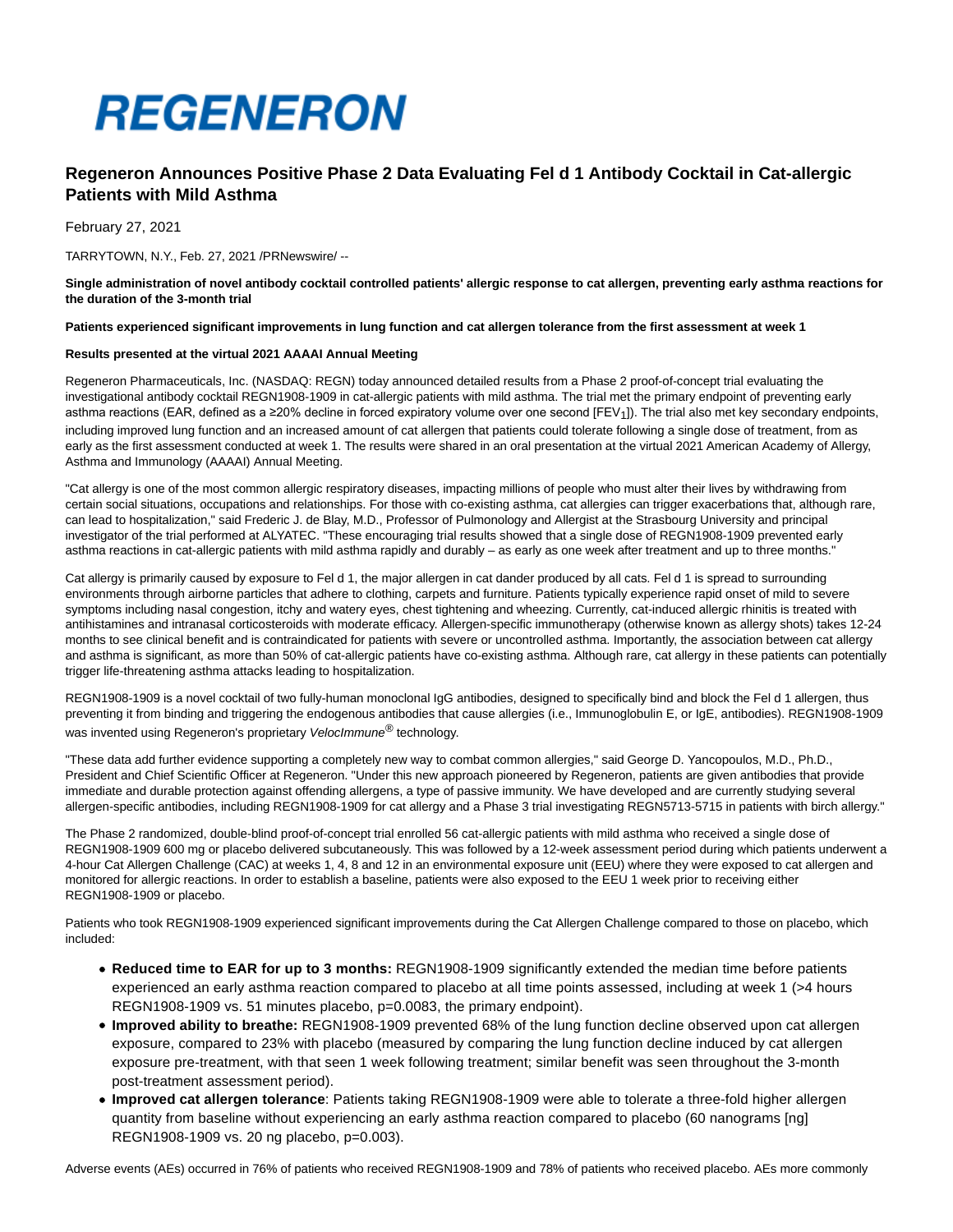observed with those receiving REGN1908-1909 included injection site reactions (7% for REGN1908-1909, 4% for placebo).

The use of REGN1908-1909 to treat cat-allergic patients with mild asthma is investigational and its efficacy and safety have not been fully evaluated by any regulatory authority.

### **About the Phase 2 Trial**

The randomized, double-blind, parallel-group, single-dose proof-of-concept trial enrolled 56 cat-allergic patients with mild asthma who were not living with a cat. The trial consisted of up to a 12-week screening period followed by 1:1 randomization on day 1 to receive 600 mg REGN1908-1909 or placebo administered subcutaneously, followed by a 12-week assessment period and a 4-week safety follow-up period. During the screening period, patients underwent a 2-hour CAC in an EEU after initially being evaluated in a placebo challenge. Patients performed spirometry every 10 minutes during the EEU CAC until they experienced an EAR, or bronchoconstriction when their FEV<sub>1</sub> was reduced by ≥20%. Following the CAC, patients were monitored for 6 hours and those meeting eligibility requirements were then randomized to receive a single 600 mg subcutaneous dose of REGN1908-1909 or placebo, and returned to the trial site to undergo a 4-hour CAC in the EEU (plus a 6-hour observation period) at weeks 1, 4, 8 and 12 following treatment administration.

The primary endpoint was prevention of EAR, as measured by FEV<sub>1</sub>, compared to placebo 1 week after treatment, following the CAC. Key secondary endpoints included the prevention of EAR on weeks 4, 8 and 12; change in FEV<sub>1</sub> on weeks 1, 4, 8 and 12; and change in cat allergen quantity, as experienced by patients during exposure on weeks 1, 4, 8 and 12.

## **About Regeneron's VelocImmune® Technology**

REGN1908-1909 was invented using Regeneron's Veloclmmune technology that utilizes a proprietary genetically-engineered mouse platform endowed with a genetically-humanized immune system to produce optimized fully-human antibodies. When Regeneron's co-Founder, President and Chief Scientific Officer George D. Yancopoulos was a graduate student with his mentor Frederick W. Alt in 1985, they were the first to [envision m](https://c212.net/c/link/?t=0&l=en&o=3081255-1&h=19272505&u=https%3A%2F%2Fwww.sciencedirect.com%2Fscience%2Farticle%2Fabs%2Fpii%2F0168952585900897&a=envision)aking such a genetically-humanized mouse, and Regeneron has spent decades inventing and developing Veloclmmune and related VelociSuite® technologies. Dr. Yancopoulos and his team have used Veloclmmune technology to create multiple antibodies including Dupixent® (dupilumab), Libtayo<sup>®</sup>, Praluent<sup>®</sup> (alirocumab), Kevzara® (sarilumab), Evkeeza ™ (evinacumab-dgnb), Inmazeb ™ (atoltivimab, maftivimab, and odesivimab-ebgn) and Regeneron's antibody cocktail for COVID-19, which was [recently g](https://c212.net/c/link/?t=0&l=en&o=3081255-1&h=2797724316&u=https%3A%2F%2Finvestor.regeneron.com%2Fnews-releases%2Fnews-release-details%2Fregenerons-regen-cov2-first-antibody-cocktail-covid-19-receive&a=recently)ranted Emergency Use Authorization (EUA) in the U.S.

### **About Regeneron**

Regeneron (NASDAQ: REGN) is a leading biotechnology company that invents life-transforming medicines for people with serious diseases. Founded and led for over 30 years by physician-scientists, our unique ability to repeatedly and consistently translate science into medicine has led to nine FDA-approved treatments and numerous product candidates in development, almost all of which were homegrown in our laboratories. Our medicines and pipeline are designed to help patients with eye diseases, allergic and inflammatory diseases, cancer, cardiovascular and metabolic diseases, pain, infectious diseases and rare diseases.

Regeneron is accelerating and improving the traditional drug development process through our proprietary VelociSuite technologies, such as VelocImmune, which uses unique genetically-humanized mice to produce optimized fully-human antibodies and bispecific antibodies, and through ambitious research initiatives such as the Regeneron Genetics Center, which is conducting one of the largest genetics sequencing efforts in the world.

For additional information about the company, please visi[t www.regeneron.com o](https://c212.net/c/link/?t=0&l=en&o=3081255-1&h=2970638664&u=http%3A%2F%2Fwww.regeneron.com%2F&a=www.regeneron.com)r follow @Regeneron on Twitter.

#### **Forward-Looking Statements and Use of Digital Media**

This press release includes forward-looking statements that involve risks and uncertainties relating to future events and the future performance of Regeneron Pharmaceuticals, Inc. ("Regeneron" or the "Company"), and actual events or results may differ materially from these forward-looking statements. Words such as "anticipate," "expect," "intend," "plan," "believe," "seek," "estimate," variations of such words, and similar expressions are intended to identify such forward-looking statements, although not all forward-looking statements contain these identifying words. These statements concern, and these risks and uncertainties include, among others, the impact of SARS-CoV-2 (the virus that has caused the COVID-19 pandemic) on Regeneron's business and its employees, collaborators, and suppliers and other third parties on which Regeneron relies, Regeneron's and its collaborators' ability to continue to conduct research and clinical programs, Regeneron's ability to manage its supply chain, net product sales of products marketed or otherwise commercialized by Regeneron and/or its collaborators (collectively, "Regeneron's Products"), and the global economy; the nature, timing, and possible success and therapeutic applications of Regeneron's Products and product candidates being developed by Regeneron and/or its collaborators (collectively, "Regeneron's Product Candidates") and research and clinical programs now underway or planned, including without limitation the investigational Fel d 1 antibody cocktail REGN1908-1909; the likelihood, timing, and scope of possible regulatory approval and commercial launch of Regeneron's Product Candidates, such as REGN1908-1909 for the treatment of cat allergic patients with mild asthma (as well as other potential indications), and new indications for Regeneron's Products; uncertainty of market acceptance and commercial success of Regeneron's Products and Regeneron's Product Candidates and the impact of studies (whether conducted by Regeneron or others and whether mandated or voluntary), including the study discussed in this press release, on the commercial success of Regeneron's Products and Regeneron's Product Candidates (such as REGN1908-1909); safety issues resulting from the administration of Regeneron's Products and Regeneron's Product Candidates (such as REGN1908-1909) in patients, including serious complications or side effects in connection with the use of Regeneron's Products and Regeneron's Product Candidates in clinical trials; determinations by regulatory and administrative governmental authorities which may delay or restrict Regeneron's ability to continue to develop or commercialize Regeneron's Products and Regeneron's Product Candidates; ongoing regulatory obligations and oversight impacting Regeneron's Products, research and clinical programs, and business, including those relating to patient privacy; the availability and extent of reimbursement of Regeneron's Products from third-party payers, including private payer healthcare and insurance programs, health maintenance organizations, pharmacy benefit management companies, and government programs such as Medicare and Medicaid; coverage and reimbursement determinations by such payers and new policies and procedures adopted by such payers; competing drugs and product candidates that may be superior to, or more cost effective than, Regeneron's Products and Regeneron's Product Candidates; the extent to which the results from the research and development programs conducted by Regeneron and/or its collaborators may be replicated in other studies and/or lead to advancement of product candidates to clinical trials, therapeutic applications, or regulatory approval; the ability of Regeneron to manufacture and manage supply chains for multiple products and product candidates; the ability of Regeneron's collaborators, suppliers, or other third parties (as applicable) to perform manufacturing, filling, finishing, packaging, labeling, distribution, and other steps related to Regeneron's Products and Regeneron's Product Candidates; unanticipated expenses; the costs of developing, producing, and selling products; the ability of Regeneron to meet any of its financial projections or guidance and changes to the assumptions underlying those projections or guidance; the potential for any